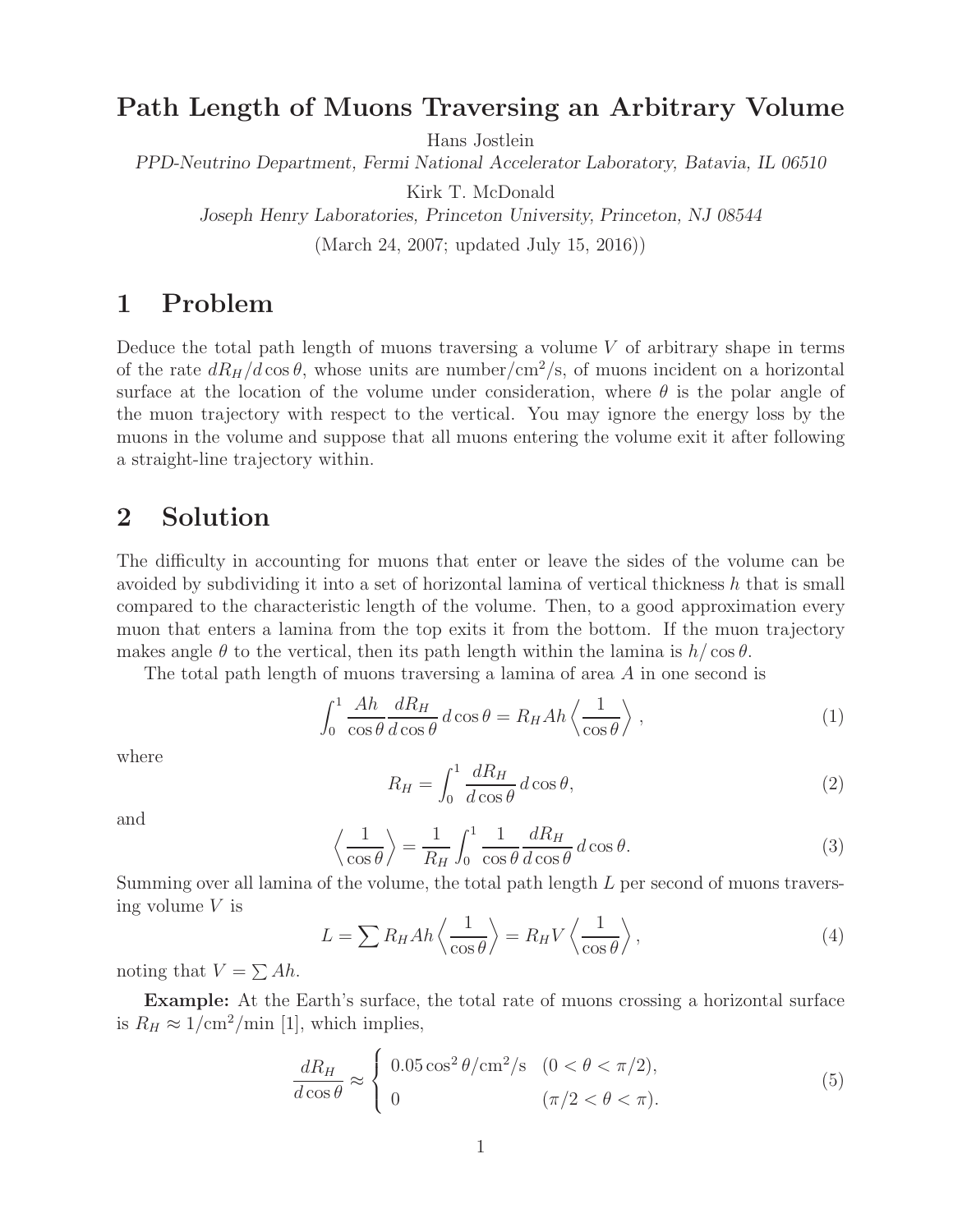The total rate of muons incident on a horizontal surface is

$$
R_H = \int_0^1 \frac{dR}{d\cos\theta} d\cos\theta \approx 0.0167/\text{cm}^2/\text{s} = 1/\text{cm}^2/\text{min},\tag{6}
$$

and we can write

$$
\frac{dR_H}{d\cos\theta} \approx \begin{cases} 3R_H \cos^2\theta & (0 < \theta < \pi/2), \\ 0 & (\pi/2 < \theta < \pi). \end{cases}
$$
\n(7)

The angular average is

$$
\left\langle \frac{1}{\cos \theta} \right\rangle = \frac{1}{R_H} \int_0^1 \frac{1}{\cos \theta} \frac{dR_H}{d\cos \theta} d\cos \theta = 3 \int_0^1 \frac{\cos^2 \theta}{\cos \theta} d\cos \theta = \frac{3}{2},\tag{8}
$$

such that the average path length of a muon in a horizontal lamina of thickness h is  $3h/2$ . The total path length  $L_{total}$  per second, in cm, in an object of volume V of any shape is, according to eq. (4),

$$
L_{\text{total}} \approx \frac{3}{2} R_H V \approx 0.025 V,\tag{9}
$$

for  $V$  in  $\text{cm}^3$ .

For an application of this result, see [2].

### **A Appendix: Vertical Surface**

It is of interest to convert the rate  $dR_H/d\cos\theta$  of muons crossing a horizontal surface of unit area to the rate crossing a vertical surface.

For the vertical surface, we adopt a spherical coordinate system with the  $z'$  axis perpendicular to the surface (and hence horizontal), with the  $x'$  axis horizontal, and the  $y'$  axis vertical. Then, muons that cross this surface from the  $+z'$  side have a range of  $\theta'$  from 0 to  $\pi/2$ , and a range of  $\phi'$  from 0 to  $\pi$ , assuming (as before) that incident muons have only  $0 \leq \theta \leq \pi/2$ .

The relations between angles  $(\theta, \phi)$  and  $(\theta', \phi')$  follow from the components of the unit vector ˆ**r**,

$$
\hat{r}_x = \sin \theta \cos \phi = \hat{r}_{z'} = \cos \theta',\tag{10}
$$

$$
\hat{r}_y = \sin \theta \sin \phi = \hat{r}_{x'} = \sin \theta' \cos \phi',\tag{11}
$$

$$
\hat{r}_z = \cos \theta = \hat{r}_{y'} = \sin \theta' \sin \phi'. \tag{12}
$$

We consider muons that pass through a vertical surface element  $dA_V = dx'dy'$  from angle  $(0 \le \theta' \le \pi/2, 0 \le \phi' \le \pi)$ , which corresponds to angle  $(\theta, \phi)$  in the original coordinate system. these muons pass through a horizontal area element with  $dy = dx'$  and

$$
dx = dz' = \frac{\hat{r}_{z'}}{\hat{r}_{y'}} dy' = \frac{\cos \theta'}{\sin \theta' \sin \phi'} dy'.
$$
\n(13)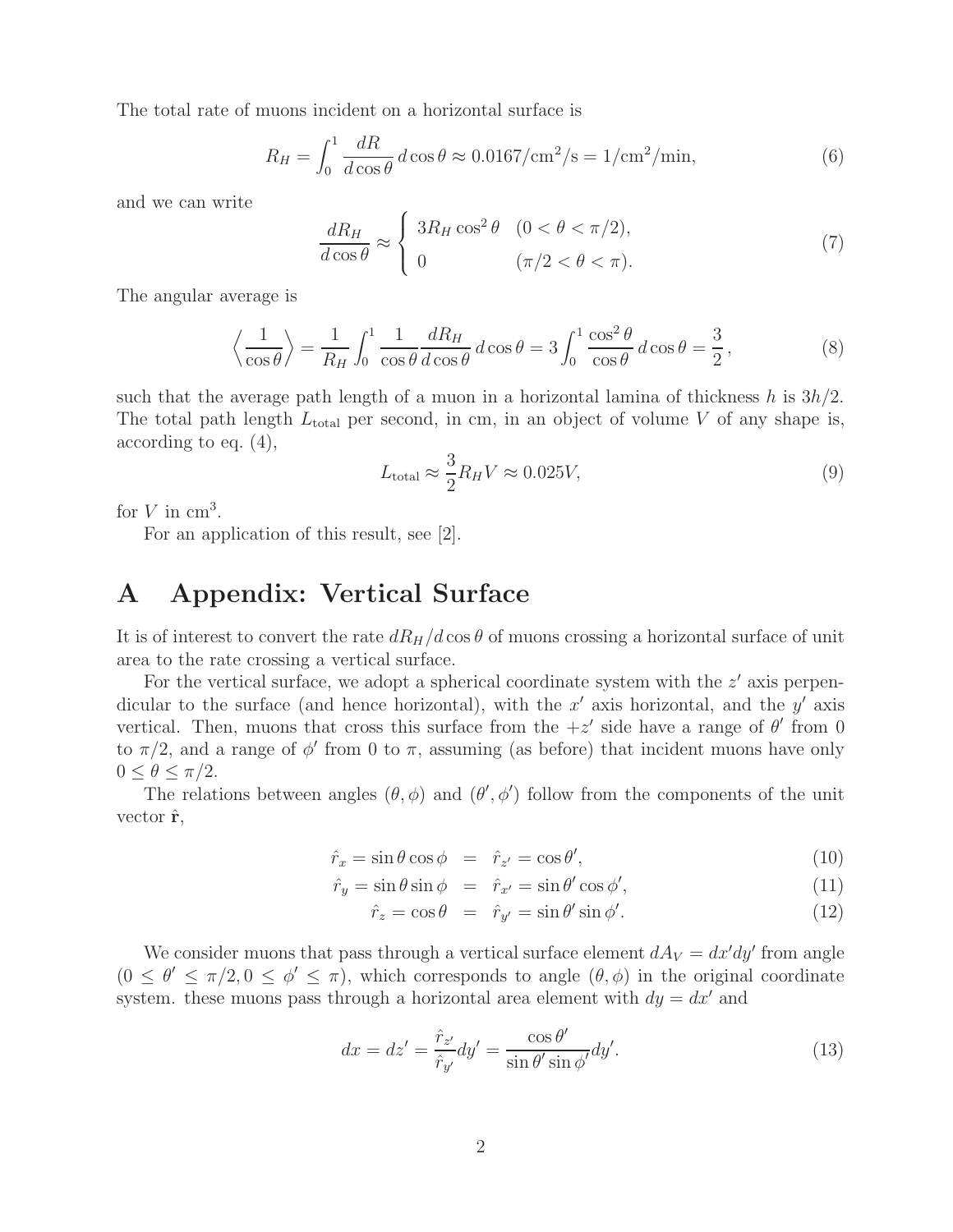The area  $dA_H$  of the horizontal area element that corresponds to the vertical area element  $dA_V$  is

$$
dA_H = dxdy = \frac{\cos \theta'}{\sin \theta' \sin \phi'} dx'dy' = \frac{\cos \theta'}{\sin \theta' \sin \phi'} dA_V.
$$
 (14)

The rate of muons crossing the vertical area element  $dA_V$  from solid angle  $d\Omega' = d\Omega$  about angles  $(\theta', \phi') = (\theta, \phi)$  is

$$
dR_V = dA_H \frac{dR_H}{2\pi d\cos\theta} d\Omega = dA_V \frac{\cos\theta'}{\sin\theta' \sin\phi'} \frac{dR_H}{2\pi d\cos\theta} d\Omega',\tag{15}
$$

so that the rate of muons crossing unit vertical surface area from angle  $(\theta', \phi')$  is<sup>1</sup>

$$
\frac{dR_V}{d\Omega'} = \frac{\cos\theta'}{2\pi\sin\theta'\sin\phi'}\frac{dR_H}{d\cos\theta}.
$$
\n(16)

The rate  $R_V$  of muons crossing a vertical surface of unit area (from one side only) is then

$$
R_V = \int \frac{dR_V}{d\Omega'} d\Omega' = \int_0^{\pi/2} \sin \theta' d\theta' \int_0^{\pi} d\phi' \frac{\cos \theta'}{2\pi \sin \theta' \sin \phi'} \frac{dR_H}{d\cos \theta}.
$$
 (17)

**Example:** At the Earth's surface [1],

$$
\frac{dR_H}{d\cos\theta} \approx \begin{cases} 3R_H\cos^2\theta & (0 < \theta < \pi/2), \\ 0 & (\pi/2 < \theta < \pi), \end{cases}
$$
(7)

where  $R_H \approx 0.0167/\text{cm}^2/\text{s}$ . Using eqs. (7), (12) and (17) we find

$$
\frac{dR_V}{d\Omega'} \approx \begin{cases} \frac{3R_H}{2\pi} \cos\theta' \sin\theta' \sin\phi' & (0 < \theta' < \pi/2, \ 0 < \phi' < \pi), \\ 0 & \text{(elsewhere)}. \end{cases}
$$
(18)

$$
R_V \approx \frac{3R_H}{2\pi} \int_0^{\pi/2} \cos\theta' \sin^2\theta' \, d\theta' \int_0^{\pi} \sin\phi' \, d\phi' = \frac{R_H}{\pi} \,. \tag{19}
$$

*In a more detailed approximation to*  $dR_H/d\cos\theta$  *one finds that*  $R_V \approx R_H/3.05$  [3].

# **B Appendix: Average Path Length**

From the rates  $R_H$  and  $R_V$  of muons incident on horizontal and vertical surfaces, we can calculate the rate of muons entering a volume  $V$  with a specified shape. For example, if the volume is a rectangular box of dimensions  $l \times w \times h$  where h is the height, then the total rate (assuming that no muons enter the bottom of the box) is

$$
R_{\text{total}} = lwR_H + 2(lh + wh)R_V \qquad \text{(box)}.
$$
 (20)

<sup>&</sup>lt;sup>1</sup>We could also calculate in the original coordinate system, in which case eq. (14) can be written as  $dA_H = \tan \theta \cos \phi \ dA_V$ , and eq. (16) becomes  $dR_V/d\Omega = \tan \theta \cos \phi \ dR_H/d\Omega$ .